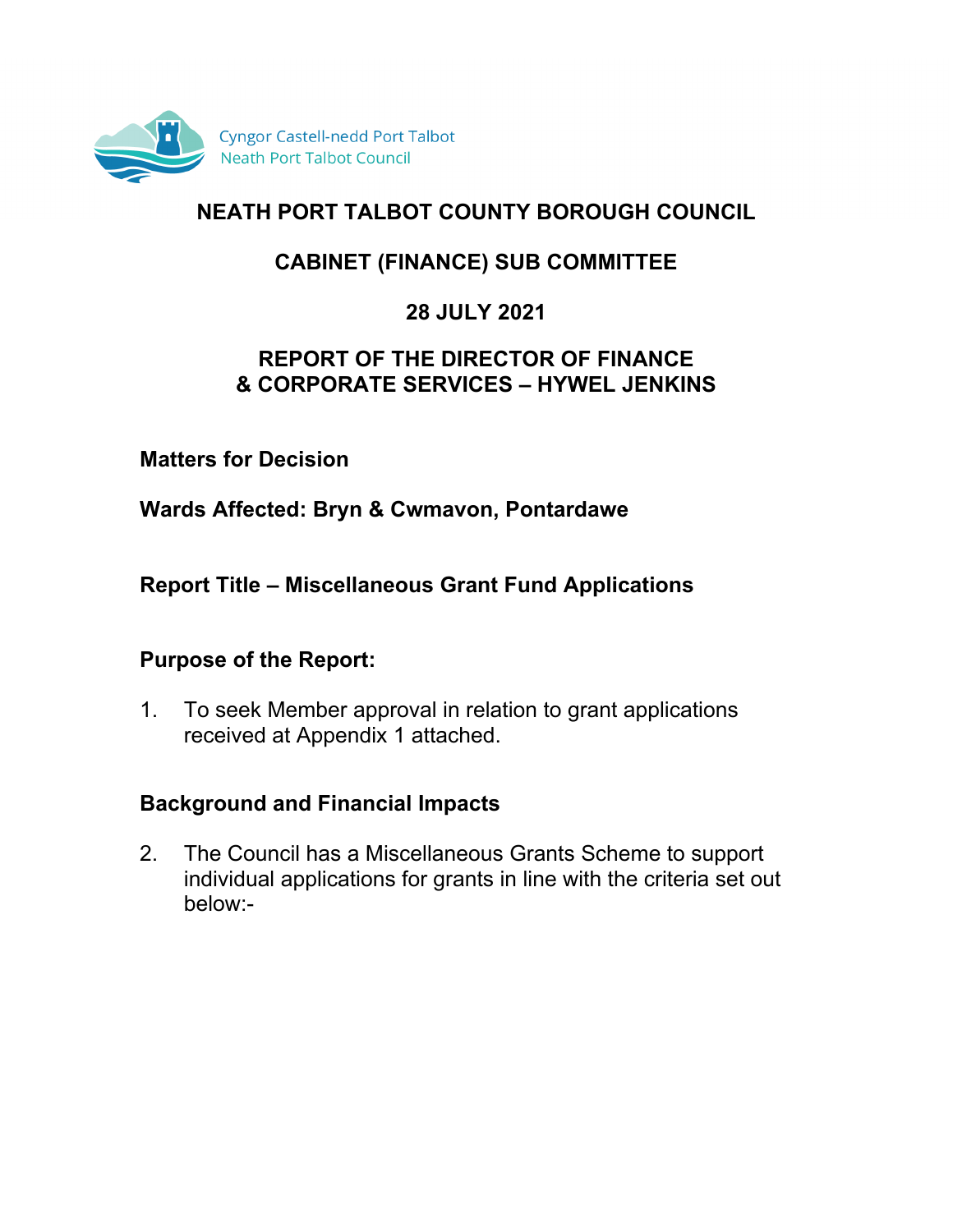# **Existing Policy Statement**

- a) Each application will be considered on its merits.
- b) The Committee will only approve applications for financial assistance from voluntary or charitable organisations which are manifestly committed to voluntary endeavours of a local nature. This will not preclude the consideration of applications where the disposal of funds is outside the area but still provides significant benefits for the people from the Neath Port Talbot area.
- c) No applications will be considered from religious bodies except relating to church halls and other premises where there is significant community use of the property for nonreligious activities.
- d) No applications will be considered from other public funded bodies such as community councils, hospital trusts, etc. or where the benefit may be in lieu of their contributions such as appeals for hospital equipment.
- e) Applications from individuals may be considered where both the person and the community derive a benefit.
- f) No grants will be made to any individual or organisation whose prime purpose is to distribute their funds to other charitable bodies.

# **Miscellaneous Grant funding available**

3. Members have approved a budget of £2,500 for miscellaneous grants for 2021/22. There are no commitments against this budget to date.

## **Integrated Impact Assessment**

4. There are no impacts in respect of the obligations to the Council under the Equality Act 2010, the Welsh Language Standards (No 1) Regulations 2015, the Environment (Wales) Act 2016 and support via this grant provides generally a positive impact in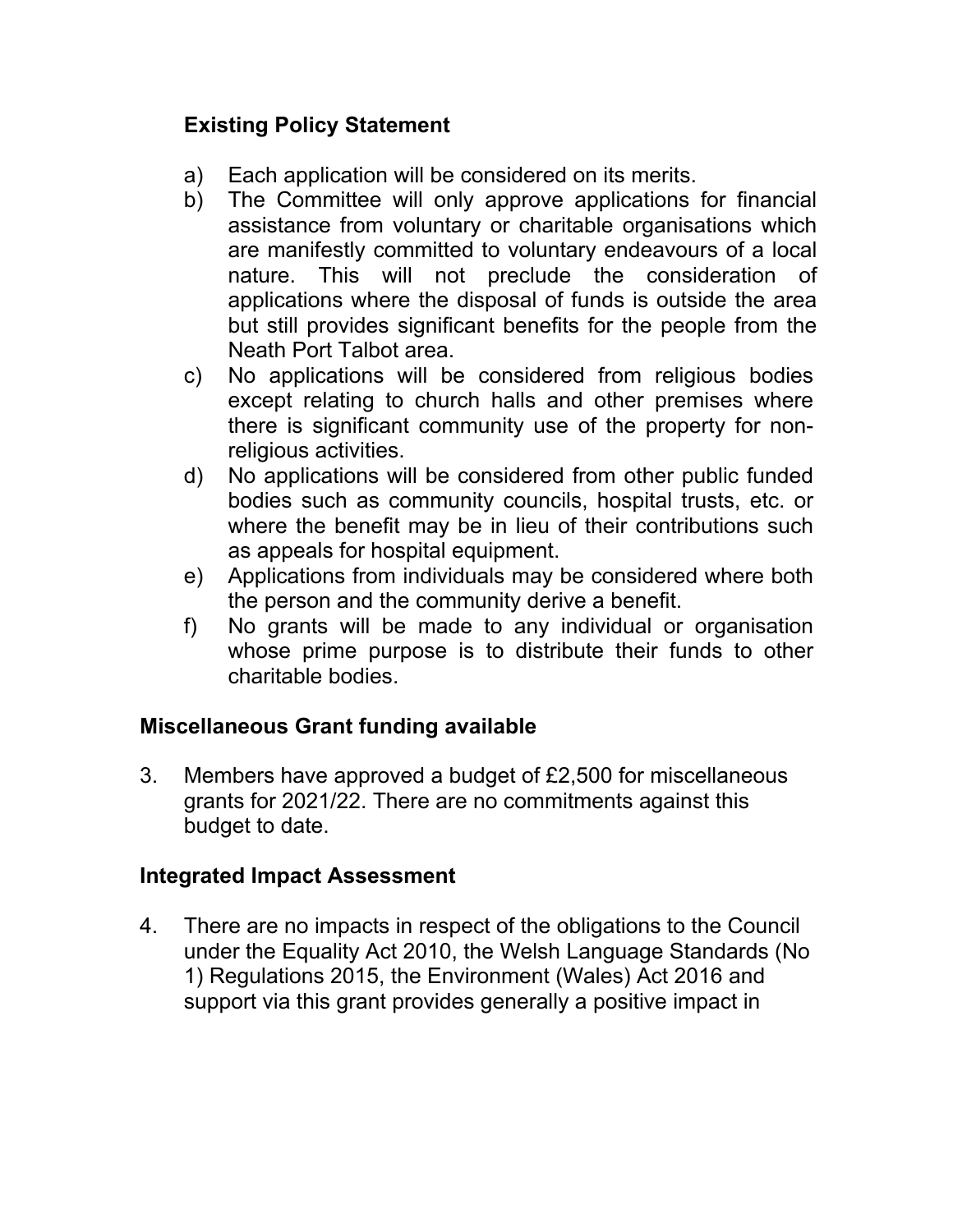respect of the Wellbeing and Future Generations (Wales) Act 2015.

## **Valleys Communities Impacts**

5. Applications for grant are available to voluntary and charitable organisations across the county borough.

## **Workforce Impacts**

6. There are no workforce impacts.

## **Legal Impacts**

7. Grants are provided in line with the approved scheme criteria.

#### **Risk Management Impacts**

8. All grant applications are considered on their own merit and in line with the approved scheme criteria.

# **Consultation**

9. There is no requirement for external consultation on this item.

#### **Recommendation**

10. It is recommended that Members approve the applications set out in Appendix 1 to this report.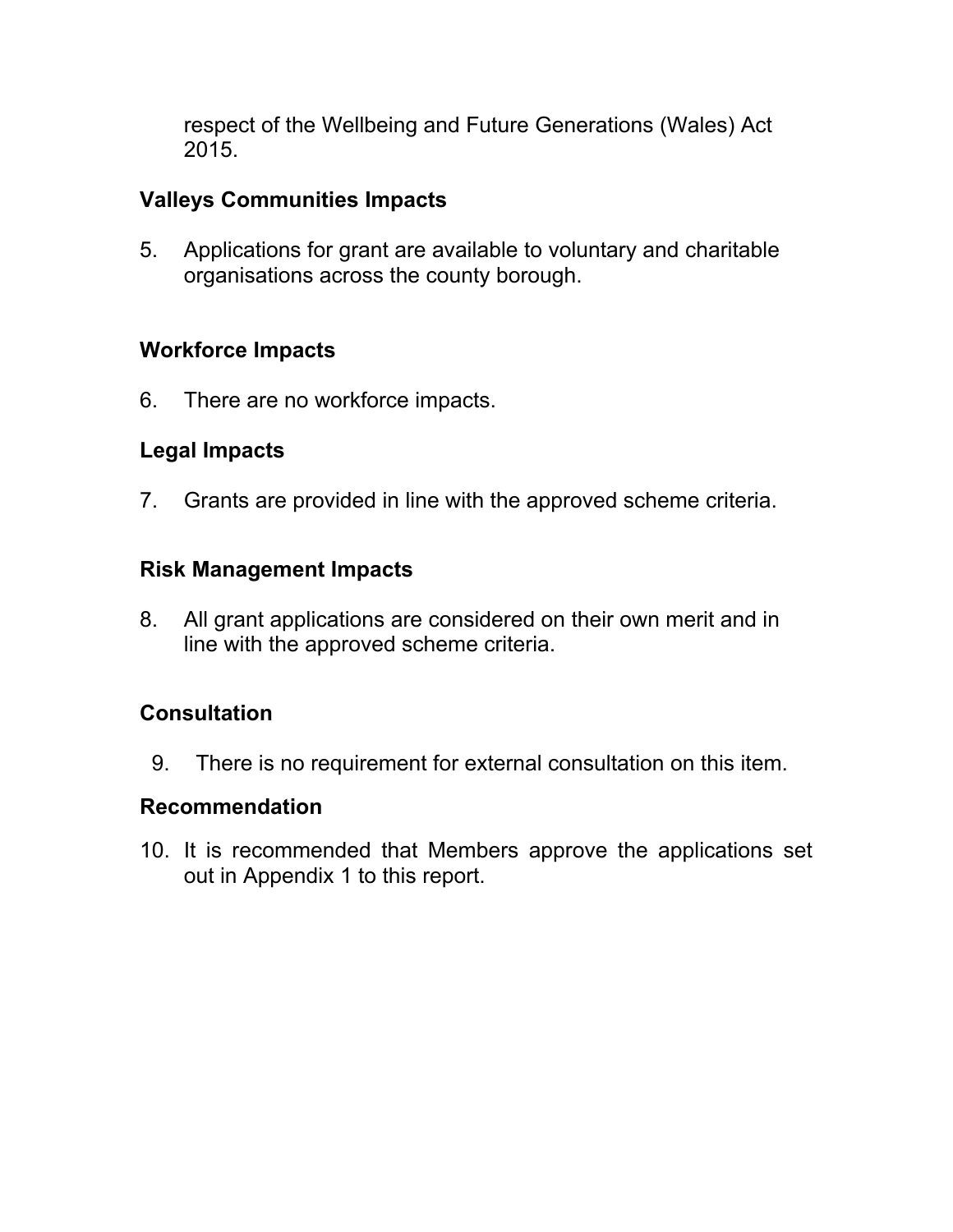#### **Reason for Proposed Decision**

11. To decide on the amount of financial support in respect of the grant application received.

#### I**mplementation of Decision**

12. The decision is proposed for implementation after the three day call in period

## **Appendices**

13. Appendix 1 – Schedule of grant applications.

## **List of Background Papers**

14. Grant Applications

#### **Officer Contact**

Mr Hywel Jenkins – Director of Finance and Corporate Services Email: [h.jenkins@npt.gov.uk](mailto:h.jenkins@npt.gov.uk)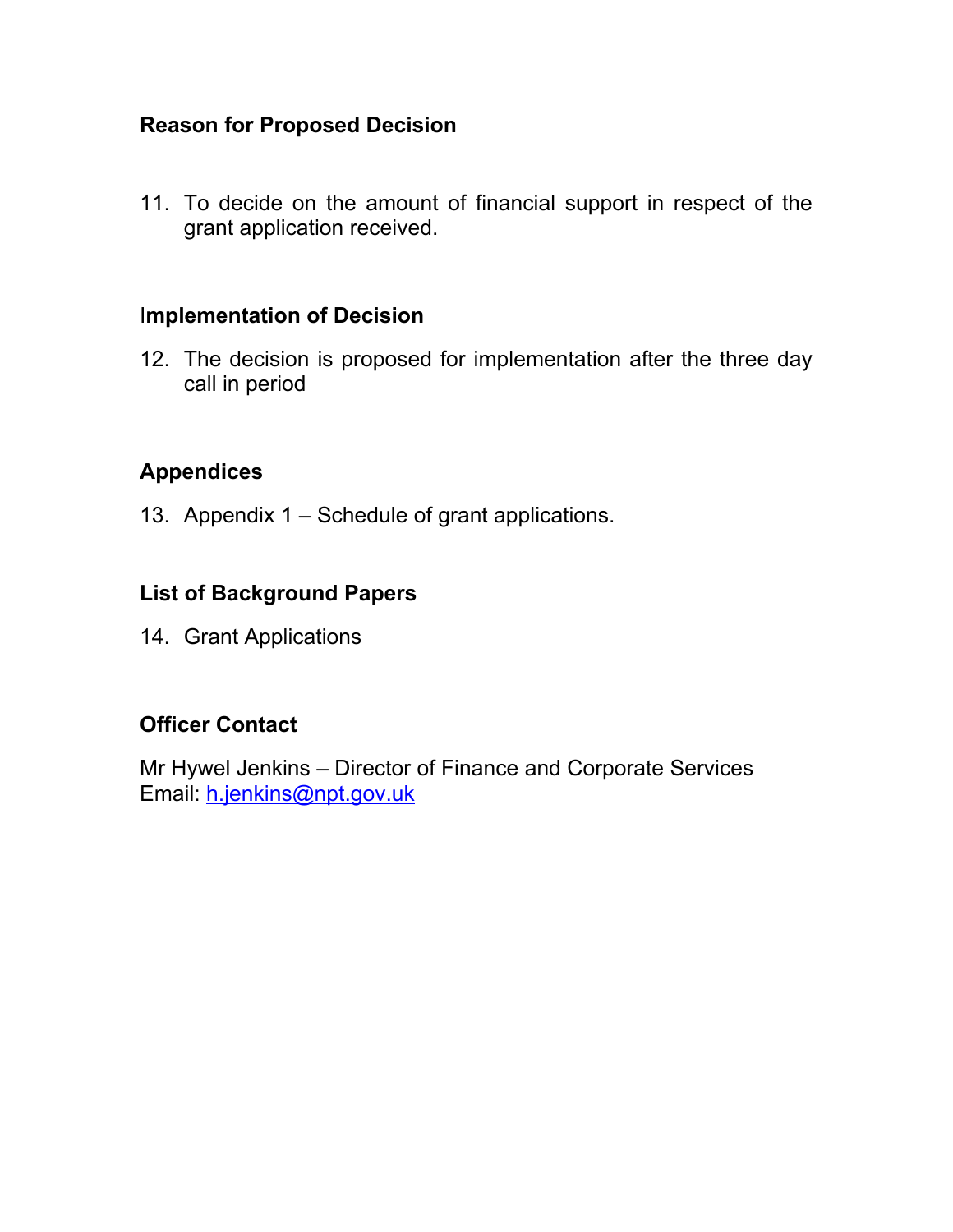# **APPENDIX 1**

## **SCHEDULE OF GRANT APPLICATIONS**

| <b>Applicant</b>                                   | <b>Purpose</b>                                                                                                                                                                               | <b>Amount</b><br><b>Request/Cost</b>                                             | <b>Previous</b><br><b>Support</b>                                                  | <b>Comments</b>                                                                                                                                                                                                                                                                                                                                            |
|----------------------------------------------------|----------------------------------------------------------------------------------------------------------------------------------------------------------------------------------------------|----------------------------------------------------------------------------------|------------------------------------------------------------------------------------|------------------------------------------------------------------------------------------------------------------------------------------------------------------------------------------------------------------------------------------------------------------------------------------------------------------------------------------------------------|
|                                                    |                                                                                                                                                                                              | of "Project"                                                                     |                                                                                    |                                                                                                                                                                                                                                                                                                                                                            |
| Cwmafan<br>Community<br>Engagement<br><b>CIC</b>   | The Trustees of<br><b>Cwmafan Community</b><br>Engagement CIC<br>have applied for grant<br>assistance in relation<br>to the Lease of<br><b>Cwmafan Community</b><br><b>Engagement Centre</b> | <b>Grant towards</b><br>the cost of rent<br>of $£7,040$ pa<br>wef 6 June<br>2021 | P&R board<br>31/03/2016<br>approved<br>100% grant of<br>rent amount<br>£6,400 pa   | Due to Covid restrictions it<br>is proposed to delay the<br>increase in rent until 6 June<br>2022 and continue to<br>provide existing grant of<br>£6,400 pa until 5 June<br>2022. Thereafter a grant of<br>£6,720 pa will be provided<br>until the next rent review.<br>Thus £320 pa is payable by<br>the CIC wef June 2022 until<br>the next rent review. |
| <b>Trustees of</b><br>Cwmafan<br><b>Bowls Club</b> | The Trustees of<br><b>Cwmafan Bowls Club</b><br>have applied for grant<br>assistance in relation<br>to the lease of<br>Pavilion at Parc<br>Siencyn Powell<br>Cwmafan                         | <b>Grant towards</b><br>the cost of rent<br>of £220 pa wef<br>1 April 2019       | <b>P&amp;R March</b><br>2014 approved<br>100% grant<br>of rent amount<br>£200 $pa$ | Due to Covid restrictions it<br>is proposed to delay the<br>increase in rent until 1 April<br>2022 and continue to<br>provide existing grant of<br>£200 pa until the next rent<br>review. Thus £20 pa is<br>payable by the Bowls Club<br>wef 1 April 2022                                                                                                  |